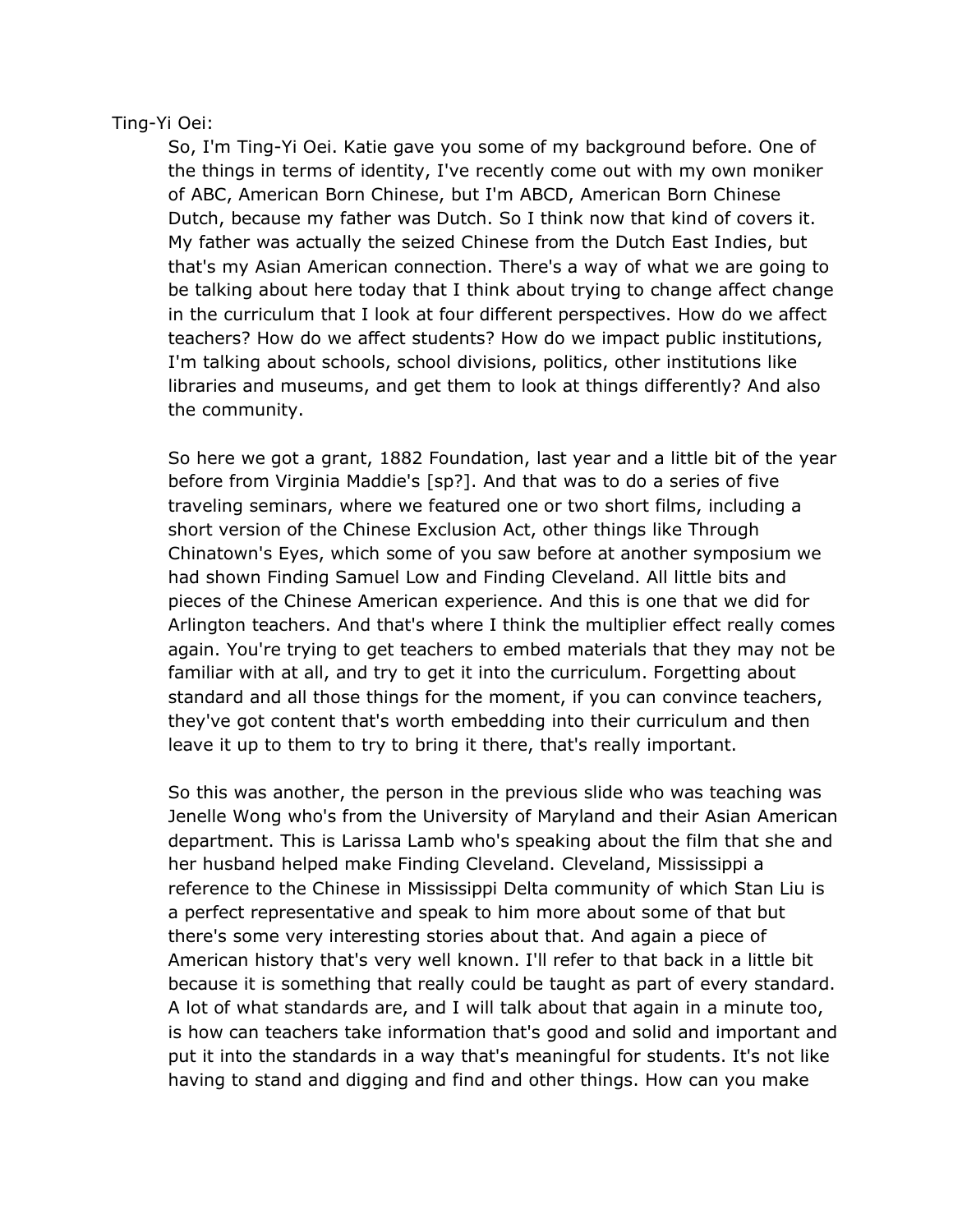the content that we have from the Chinese and Asian American Experience really relevant to people who are students but also for the teachers?

But we did do the struggle to try to implement things that are part of the part and parcel of state standards and how you get things through. It's a little bit difficult to read some of these things here so if I could get a couple of our volunteers to just pass these out here, if you could just do that. Thank you. But just in passing there are some things that we suggested as an organization. There were two organizations, 1882 and at the time the Coalition of Asian Pacific Americans of Virginia that I'm still a part of and involved with. They're a public policy group in Virginia who tries to get and advocate for Asian American interest in the Commonwealth. So as most states do, they go through a review of their standards and also the content section, I believe is called curriculum framework. And try to see if they can embed some of that kind of information in there.

So we made an effort and proposed suggestions, they didn't get adopted and in fact the curriculum framework that you see described here didn't get anything right in play here. In fact, they kind of reduced the language of the curriculum framework and the model that came out just in 2017. It plays kind of lip service to some of the themes that we wanted to hit but didn't actually have much of the content. But it is the effort we try to make there. So you can look at those and see things like the case of [indistinguishable] is mentioned there. Or the Japanese American internment case, Fred Korematsu. I'm trying to make sure that those things get truly embedded in there. I love what RJ had to say about trying to make things that are difficult to talk about a little bit easier to try to get discussed. And that's what you face when you're speaking especially with state education departments or state legislatures even more so. In Virginia, our experience is working with the state board of education or the secretary executive office of the Commonwealth. It's not that bad, but it's state legislators themselves that prove to be the stumbling block. I'm sure some of you have done this kind of work have discovered that.

There's an excellent article that's bookmarked down here, and we'll link this slide to available through the 1882 Foundation website, but just try to quickly flash there, I think I can link it up to it. This was in Education Week, this whole article and describes a lot of different problems and folks there's a lot on Texas and the school board controversies there where anything that's the least bit controversial gets shot down, can't really be put therefore in the curriculum or in the textbooks that are mentioned there.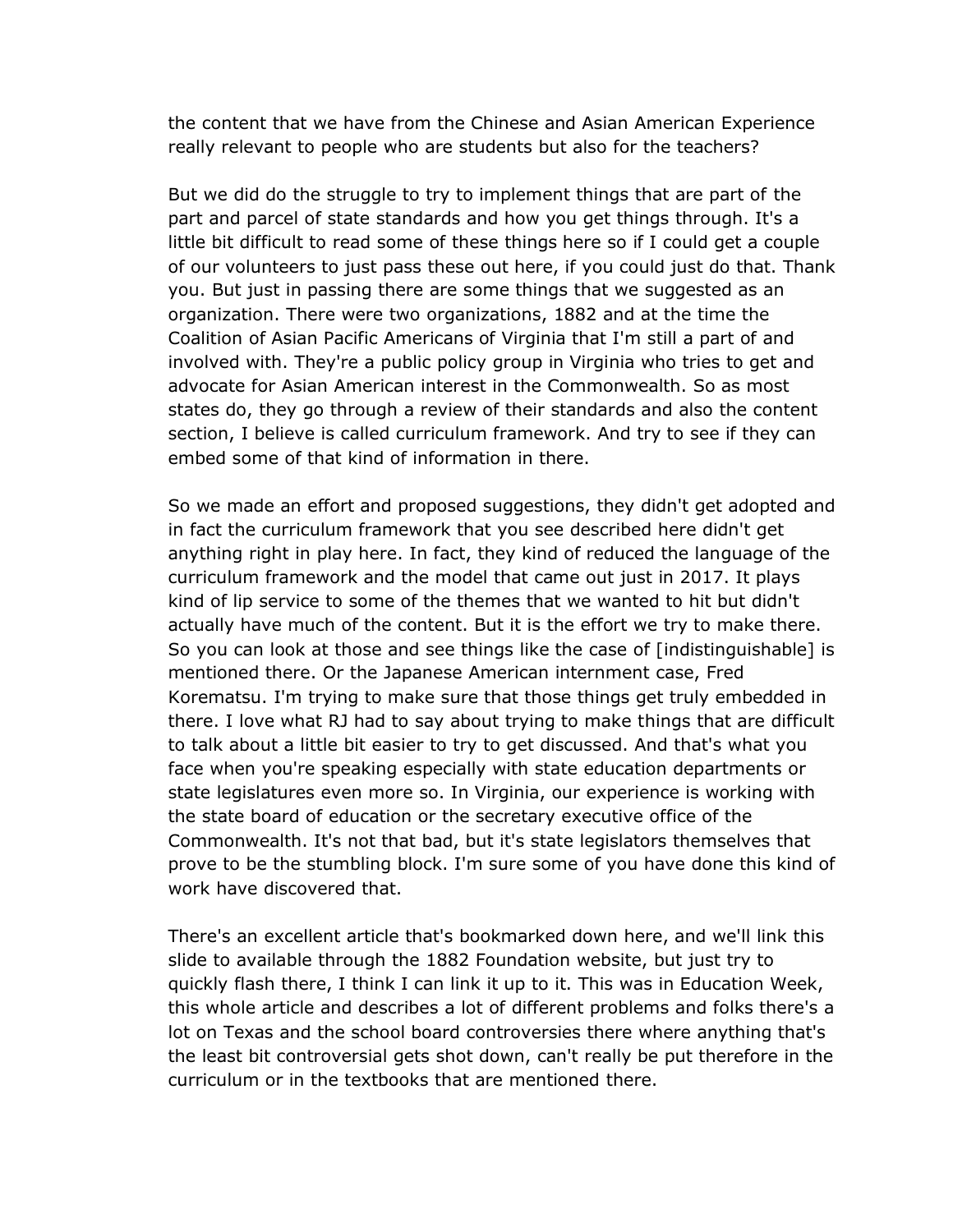And back to this. And here's another example. I just happened to see in the newspaper, but teachers are in a tough spot. You want to try to deal with the tough stuff and at the same time you have to deal with it sensitively so that you don't offend people. And this was an article also in Education Week cited this, but you may have heard in the news just recently about some teacher going through a mock auction of slaves and trying to do a simulation about that. Well, from an empathy point of view that's great except there are pitfalls as you can imagine, I don't have to go into any details about that, how you treat that kind of subject sensitively. So that's just an area to be very careful of and I think that's what RJ, you know you're probably going to discover that as you go along too as people try out different things, we like the thought process maybe behind it but we really have to be very careful. Even our governor's wife in Virginia came up with something. And if you Governor Northum [sp?] if you're aware of Virginia politics is based all sorts of questions about blackface and other things. But his wife also was presenting something to some primary grade students a few weeks back and gave out little balls of cotton to try to do some kind of simulation in this. She is a teacher herself, but that got her into a fair amount of trouble as well.

But we have had success on this institutional level at the legislative thing, for example general assembly in 2016 passed a resolution on integrating Fred Korematsu and Japanese American internment and establishing it January 31st of every year as Fred Korematsu Day. Virginia was the first state east of the Mississippi to that, I think it was the only the third or fourth state at that time. Others have followed suit. And this year we got passed a resolution commemorating the anniversary of the conclusion of the Transcontinental Railroad. That was delegate Mark King though Eric with 1882 lobbying him to be able to put that forward and that is now part of Virginia legislative history. So these are things that, not just the resolution recognizing it but there is language among those "whereas"'s that resolutions have that it must be taught. It has to be included somehow in the curriculum and the key thing is, that's what it says, how do you get teachers to then actually do that?

Speaking back to students part of it, these are two of our interns from last summer. I don't think Beth is here today with us but that's our Secretary of State, I mean secretary of education for the state of Virginia Atif Qarni who is Pakistani American so that's kind of an interesting thing here. They met with him, so it's an opportunity for students, in this case university level, to meet with somebody but also here we have a sympathetic ear who might be able to something in that. On the institution level, and is Emma Ido [sp?] here? Yes! From the Library of Virginia, we partner with her as part of the Virginia Humanities grant that we talked about a little bit earlier.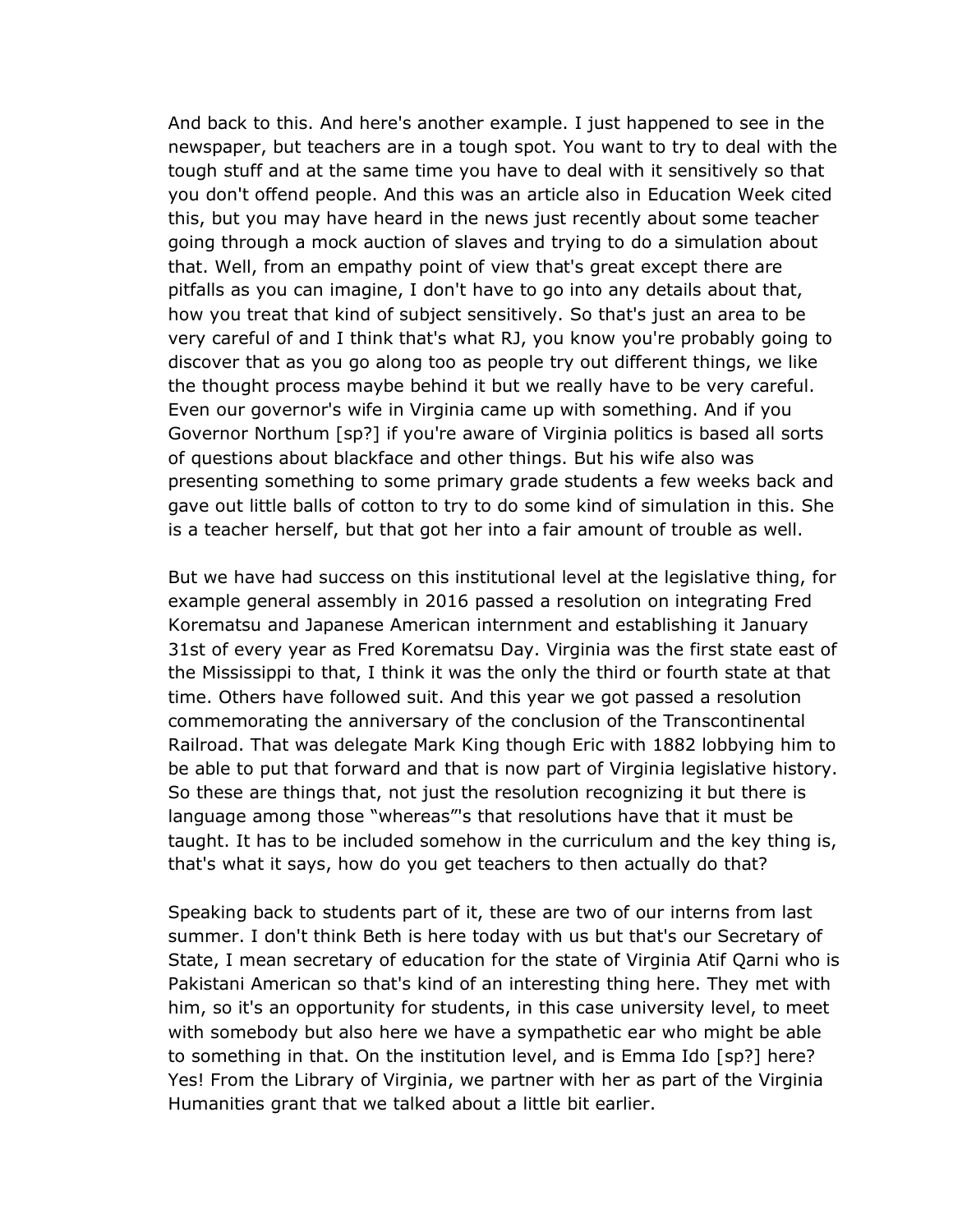So we were a part of the Brown Teachers Institute back in early August of this past year where we had fifty teachers coming in and who got trained and a lot of this kind of thing, multiplier effect. But being able to work with an institution like Library of Virginia. And what's interesting is this theme is prominent here of new Virginians. That is I think a really kind of interesting twist in the way the state of Virginia sees itself through institutions like the Library of Virginia. Museum of History and Culture used to be known as the Virginia Historical Society but it had a very very strong history of Confederate themes that ran through that. They changed the name on purpose to draw to an audience. They adopted, they have the same theme of new Virginias and what they're talking about really is from 1619-2019. 1619 was the arrival of the first African Americans as slaves, or Africans in that case who became slaves, enslaved people. And that's a recognition gap to the present and beyond because Virginia is a rapidly changing state. Asian Americans are the fastest growing minority in the state, which is true in a number of different places. So this is the kind of recognition by the state that things are not the same as they were.

The Virginia Maddie's [sp?], they gave us the grant. They are part of that same kind of thing, they're affiliated with the University of Virginia. This is one of their board members, again when you have the chance you can listen to her story because she's Mexican American and now serves on the school board of Arlington County. And then this one here, there's a link too that you could look at too that talks more about the New Virginians. Let's see. There's one thing here that, let me get this. I don't want to play it, but I just kind of want to show you. This is at a gathering where they were actually opening the new exhibition of the New Virginians.

Then another thing that really impacts with the students that I was talking about before is Loudoun County which is now the fastest growing, or has been the fastest growing county east of the Mississippi for a number of years. Was the fastest growing county in the country for a long time. But in any case, their demographics are changing rapidly and they've been hosting an international youth summit every year. And they bring students from 25 different countries, four students plus sponsors so over a hundred kids and adults, teachers who come and visit the United States and stay with host families in the school division. And so we have a chance here to talk with them, do that part of that film presentation we were talking about before. Paula Madison was the keynote speaker for that event. She's Jamaican African American raised in the Bronx but also half Chinese, or a quarter Chinese at least. And identifies mainly as black but she spoke here in the